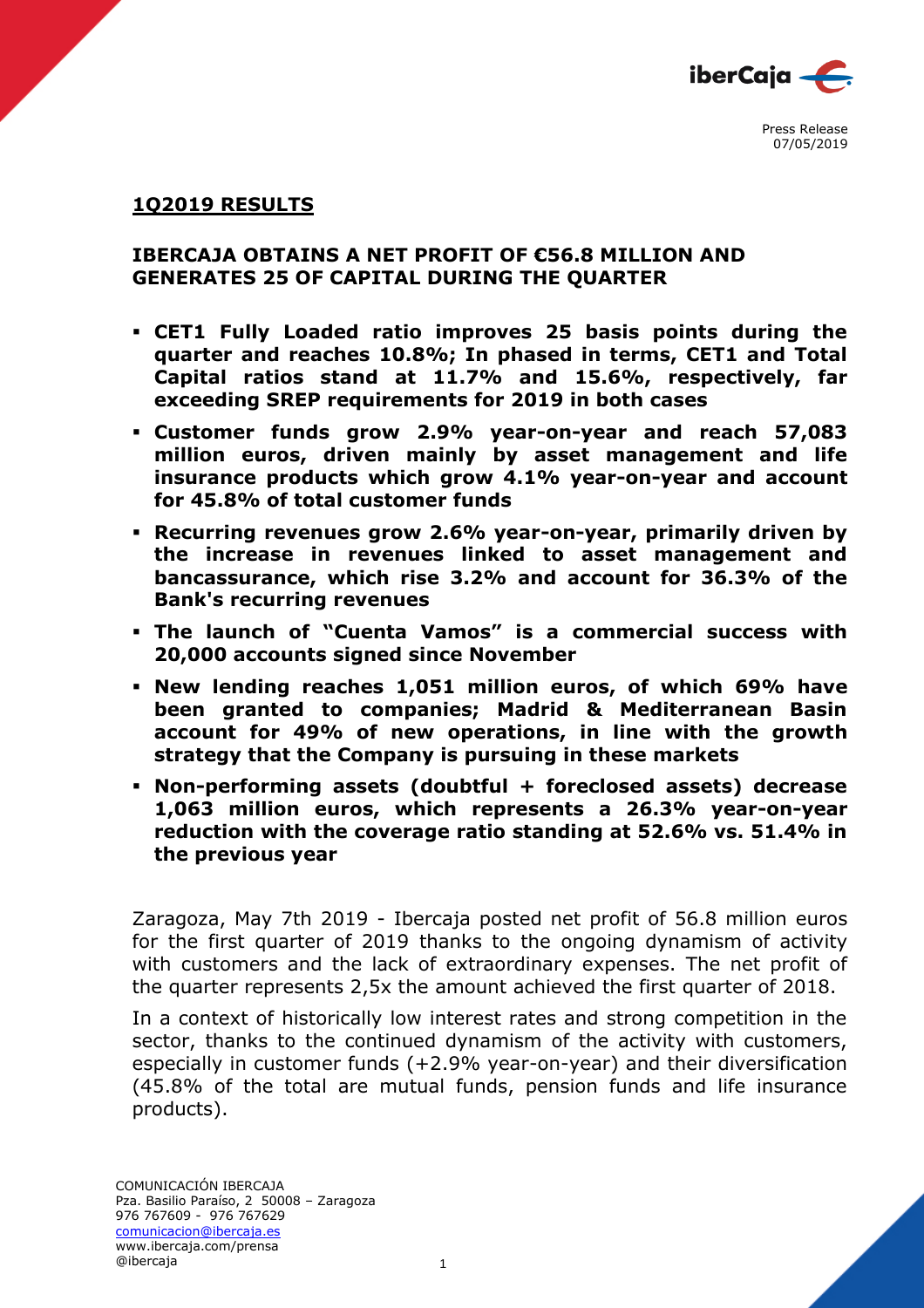

Recurring revenues stand at 233.7 million euros, representing an increase of 2.6%, primarily driven by the increase in revenues linked to asset management and bancassurance businesses, which grew 3.2% and now account for 36.3% of the Bank's recurring revenues.

# **Continuous growth in asset management and life insurance products**

As of March 2019, total customer funds managed by Ibercaja stood at 57,803 million euros, 1,637 million euros more than a year ago, representing a year-on-year growth of 2.9%.

During the first three months of 2019, Ibercaja has been able to increase its activity and its market share in asset management and life insurance products. The evolution in mutual funds is outstanding with assets growing 2.9% which represent a 18 basis points increase in market share which reaches 4.8%. Pension plans grow 2.0% and Ibercaja's market share stands at 5.8% (+8 basis points). Life insurance products grow 6.5% and Ibercaja reaches a market share of 3.9% (+10 basis points).



All in all, these products have grown 4.1% year on year (1,045 million euros) and amount to 26,499 million euros. The weight of these products in total customer funds stands at 45.8%, and is the highest weighting among Spanish retail banks.

The Bank's recognized advisory capabilities, together with the products and quality in the management of the Financial Group's companies, constitutes a relevant competitive advantage in the current scenario of low interest rates and the potential development of long-term financial savings in Spain over the next few years, taken into account demographic forecasts.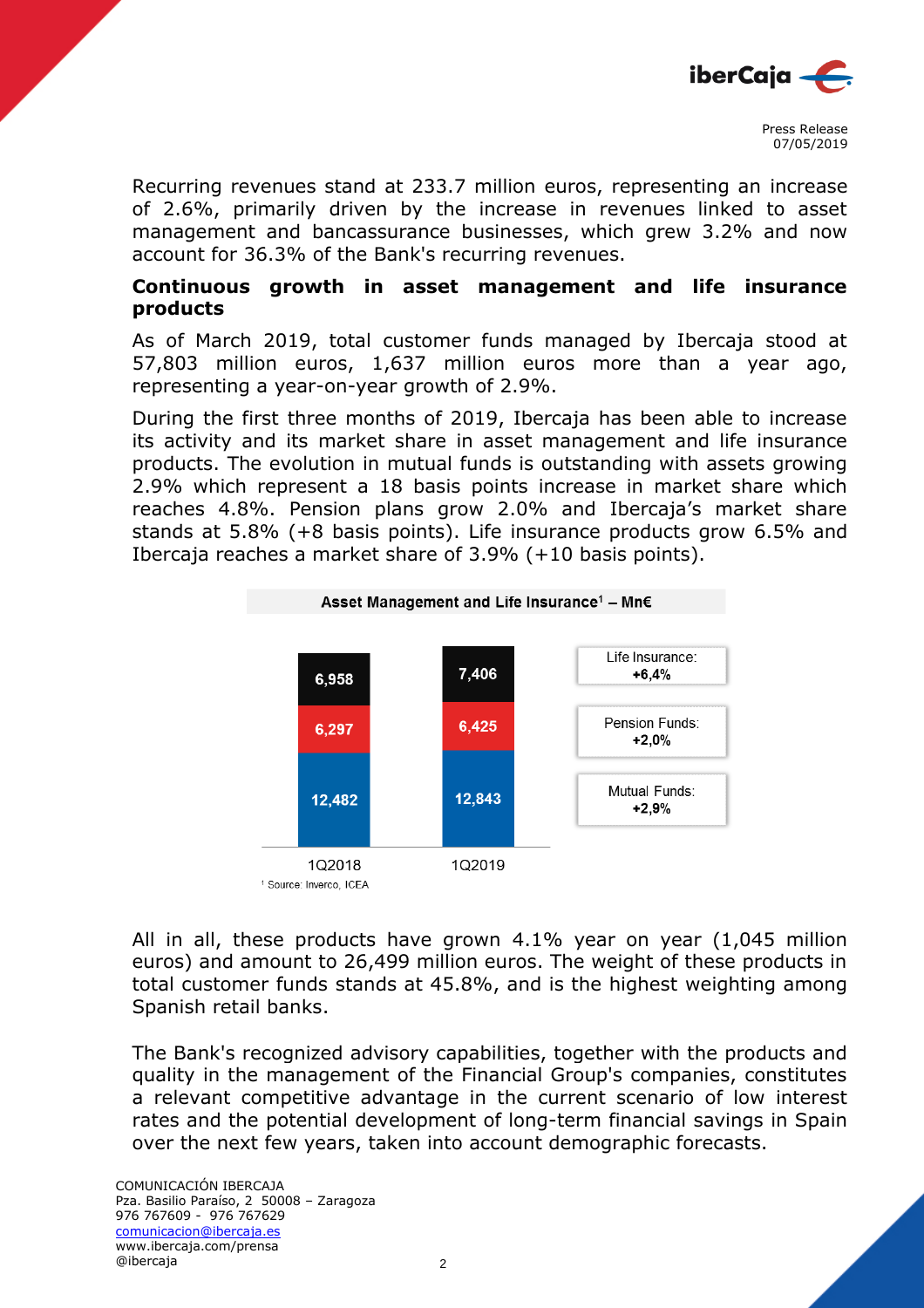

In November 2018, Ibercaja launched "Cuenta Vamos" a new payroll account with the aim of increasing the number of customers. The account offers an attractive remuneration. Additionally, the account can be opened through Ibercaja's digital onboarding process. As a result since its announcement, Ibercaja has signed 20,000 new accounts. With this account, Ibercaja benefits from high cross selling levels as the customer needs to bring its payroll, direct debits and the use of a payment card.

## **Loans to companies accounted for 69% of the total credit**

Ibercaja has granted 1,051 million euros in new loans during the first quarter of 2019. Madrid & Mediterranean Basin account for 49% of the new operations, in line with the growth strategy that the Company is pursuing in these markets, which are the most dynamics in the Spanish economy.

Companies account for 69% of new lending (723 million euros), which are a key segment in the 2018-2020 Strategic Plan.

Furthermore, accumulate working capital financing in the quarter has grown by 12.6% year-on-year, to 1,800 million euros.

Overall, the amount of performing loans (excluding temporary acquisition of assets) falls by 1.2% year-on-year. It is worth highlighting the increase in loans to companies, which grow 2.6% year-on-year.



COMUNICACIÓN IBERCAJA Pza. Basilio Paraíso, 2 50008 – Zaragoza 976 767609 - 976 767629 comunicacion@ibercaja.es www.ibercaja.com/prensa @ibercaja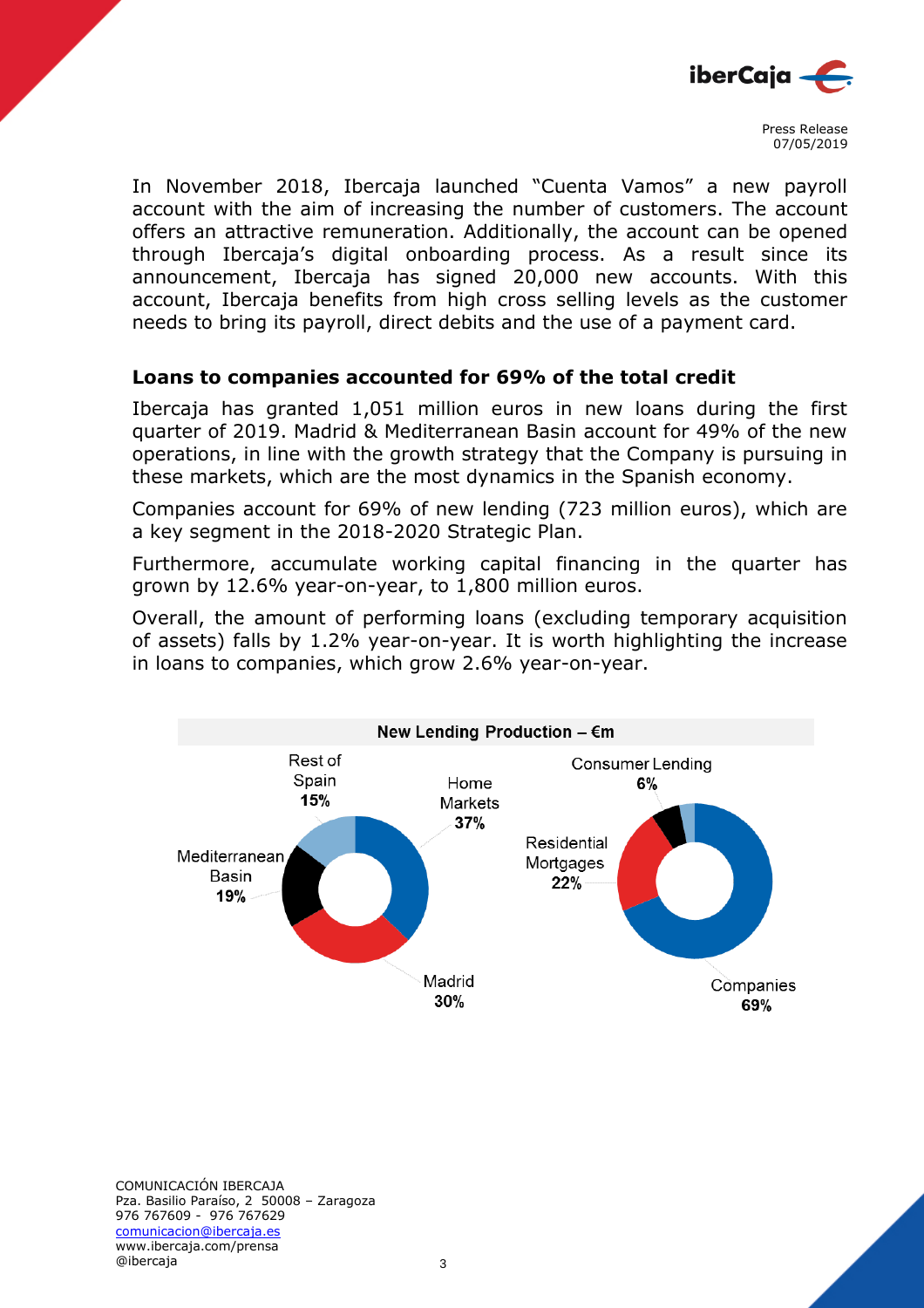

#### **Recurring revenues grow for a third year in a row**

Net interest margin reaches 139.9 million euros, a 1.4% year-on-year increase. This increase is result of higher revenues from the retail activity, which grow 3.9% year-on-year (€4 million).

Net fee income rises 4.4% year-on-year to 93.8 million euros, driven by commissions related to asset management and bancassurance businesses (+11.8% year on year). This source of revenues represents 61% of total fee income. Fees and commissions from banking services decrease 5.4% vs. the first quarter of 2018.

As a result, recurring revenues (net interest margin + net fee income) reaches 233.7 million euros, a 2.6% increase vs. the first quarter of 2018. Ibercaja has been able to increase its recurring revenues for a third year in a row. Revenues linked to asset management and bancassurance rise 3.2% year-on-year and account for 36.3% of the Bank's recurring revenues. As percentage of average total assets, recurring revenues have improved 4 basis points reaching 1.79%.



Total operating costs fall 26.9% year-on-year after the extraordinary costs of the first quarter of 2018. In that quarter, the Bank registered a 55.5 million euros expense related to the redundancy plan agreed with the majority of worker representatives in 2017.

As a result, Ibercaja doubles its profit before provisions in 1Q2019 which reaches 118.3 million euros. Meanwhile, recurring profit before provisions (net interest margin + net fee income - recurring operating expenses) grows 5.2% year on year to 87.2 million euros. Recurring earnings before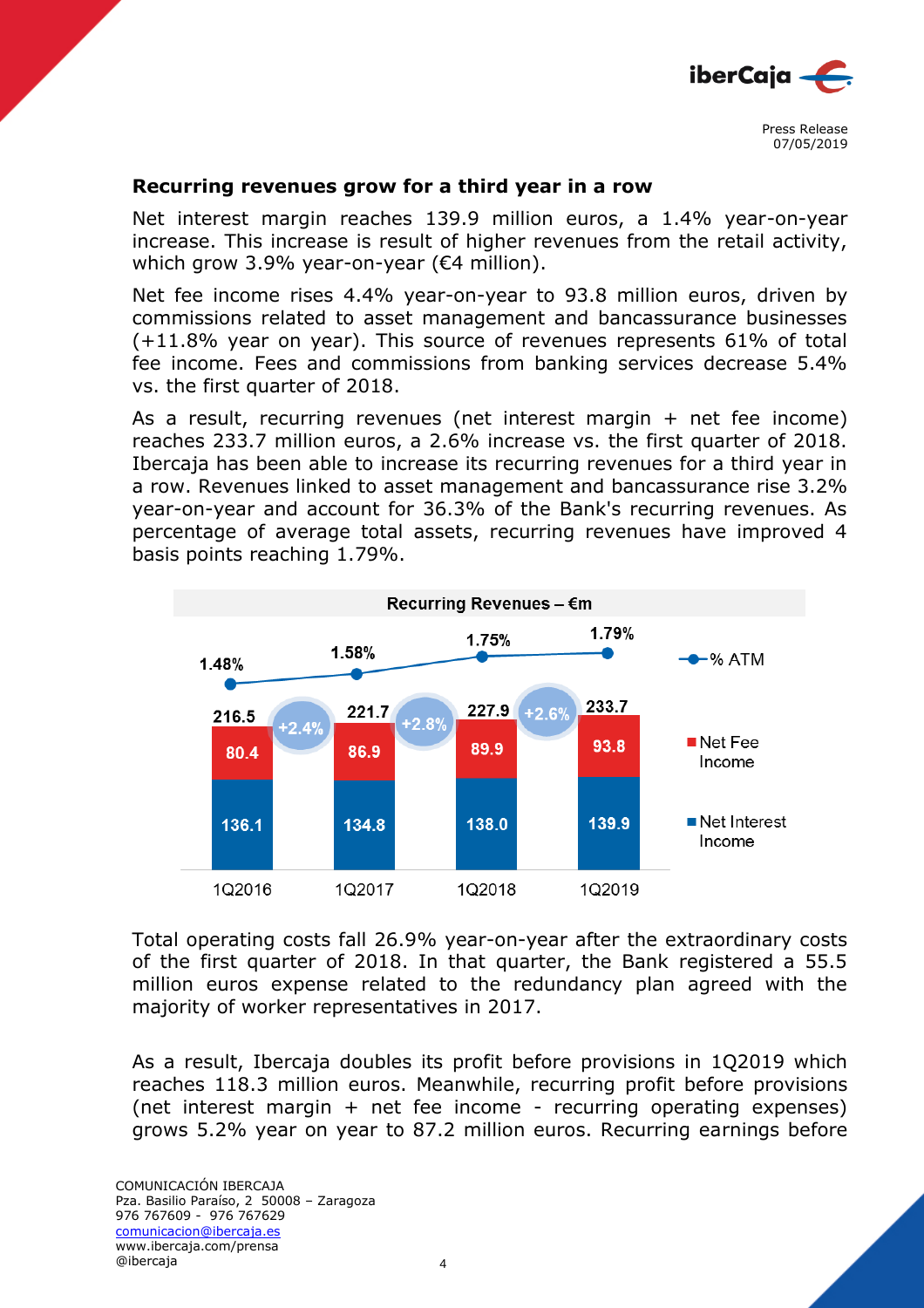

provisions as a percentage of average total assets improves by 3 basis points year-on year-to 0.67%.

The improvement in the economic situation, the active management of the irregular investment being carried out by the Bank and the levels of coverage achieved, thanks to the provisioning effort made in previous years, allow the cost of risk to stand at 46 basis points.

The ongoing dynamism of activity with customers and the lack of extraordinary expenses allow Ibercaja to post net profit of 56.8 million euros for the first quarter of 2019. The net profit of the quarter represents 2,5x the amount achieved the first quarter of 2018.

## **Reduction in the stock of non-performing assets and increase in the coverage ratio**

Non-performing assets (doubtful + foreclosed assets) decrease 26.3% year-on-year (1,063 million euros). As of March 2019, the stock of nonperforming assets stands at 2,982 million euros.

The balance of doubtful loans falls 11.5% year-on-year (289 million euros) and the NPL ratio stands at 6.7% (85 basis points lower than a year ago). The stock of foreclosed assets plummets 50% (774 million euros).

Ibercaja coverage ratio for non-performing assets stands at 52.6% which represents a 118 basis points increase vs. the first quarter of 2018. The reduction in gross non-performing assets together with the provisioning effort made over the last year have allowed for a decrease in the Bank's net non-performing exposure of 551 million euros, which represents a 28.1% year-on-year reduction.

The weight of net non-performing assets over total assets have decreased to 2.7%, 107 basis points less than a year ago.

# **Sound capital generation during the quarter**

As a result of the strong capital generation during the quarter, CET1 Fully Loaded ratio improves 25 basis points during the quarter and reaches 10.8% as of March 2019. Total Capital fully loaded ratio reaches 14.7%.

In Phased In terms, CET1 and Total Capital ratios stand at 11.7% and 15.6% respectively, far exceeding SREP requirements for 2019 in both cases (9% and 12.5%, respectively).

Available liquid assets stand at €10,703 million euros or 20.5% of total assets giving Ibercaja a strong liquidity position.